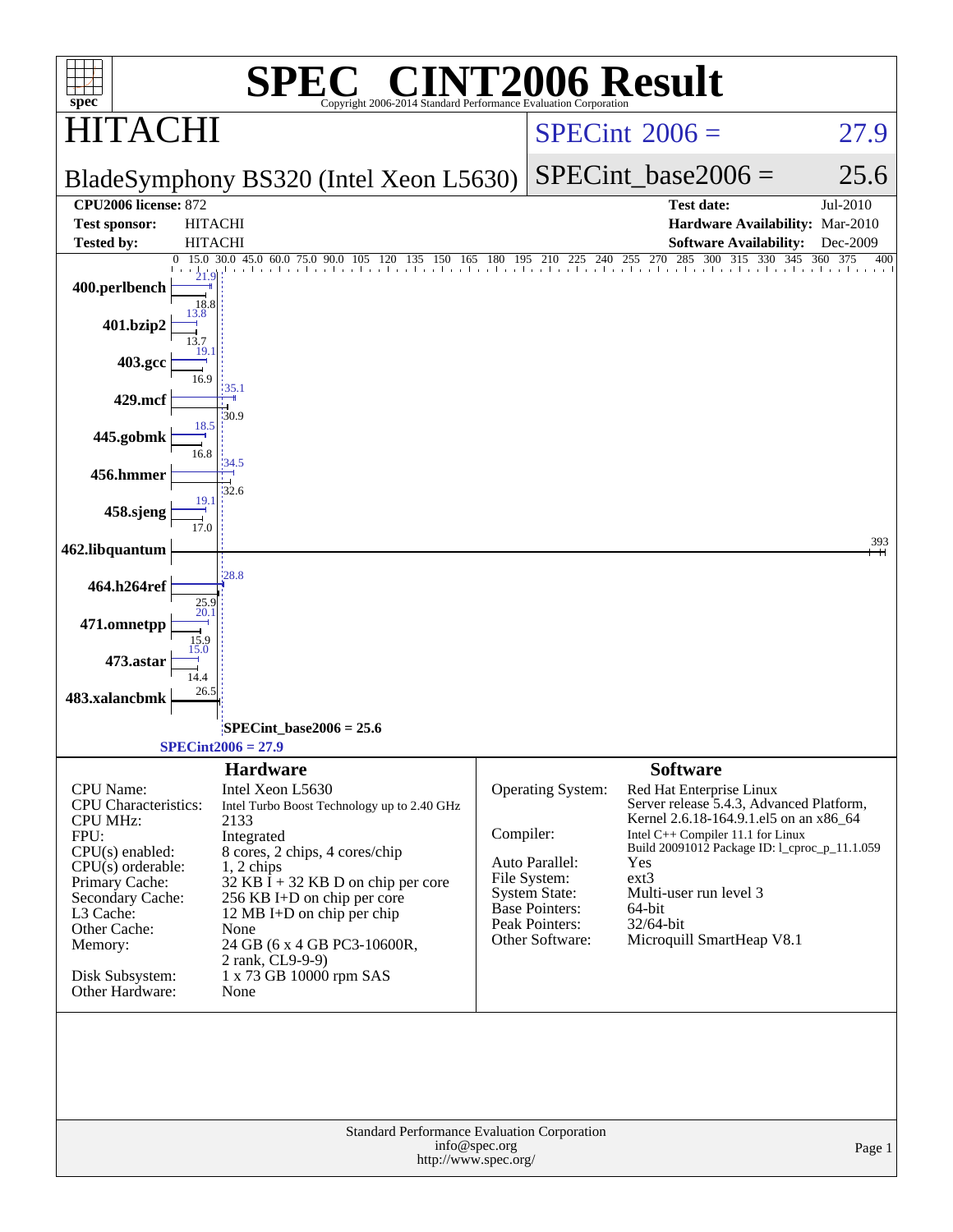

### HITACHI

#### $SPECint2006 = 27.9$  $SPECint2006 = 27.9$

BladeSymphony BS320 (Intel Xeon L5630)

 $SPECTnt\_base2006 = 25.6$ 

#### **[CPU2006 license:](http://www.spec.org/auto/cpu2006/Docs/result-fields.html#CPU2006license)** 872 **[Test date:](http://www.spec.org/auto/cpu2006/Docs/result-fields.html#Testdate)** Jul-2010

**[Test sponsor:](http://www.spec.org/auto/cpu2006/Docs/result-fields.html#Testsponsor)** HITACHI **[Hardware Availability:](http://www.spec.org/auto/cpu2006/Docs/result-fields.html#HardwareAvailability)** Mar-2010 **[Tested by:](http://www.spec.org/auto/cpu2006/Docs/result-fields.html#Testedby)** HITACHI **[Software Availability:](http://www.spec.org/auto/cpu2006/Docs/result-fields.html#SoftwareAvailability)** Dec-2009

#### **[Results Table](http://www.spec.org/auto/cpu2006/Docs/result-fields.html#ResultsTable)**

|                    | <b>Base</b>    |                                                                                                          |                |       |                |       | <b>Peak</b>    |              |                |              |                |              |  |  |
|--------------------|----------------|----------------------------------------------------------------------------------------------------------|----------------|-------|----------------|-------|----------------|--------------|----------------|--------------|----------------|--------------|--|--|
| <b>Benchmark</b>   | <b>Seconds</b> | Ratio                                                                                                    | <b>Seconds</b> | Ratio | <b>Seconds</b> | Ratio | <b>Seconds</b> | <b>Ratio</b> | <b>Seconds</b> | <b>Ratio</b> | <b>Seconds</b> | <b>Ratio</b> |  |  |
| $ 400$ .perlbench  | 521            | 18.7                                                                                                     | 519            | 18.8  | 520            | 18.8  | 463            | 21.1         | 441            | 22.1         | 447            | 21.9         |  |  |
| 401.bzip2          | 710            | 13.6                                                                                                     | 702            | 13.7  | 698            | 13.8  | 697            | 13.8         | 701            | 13.8         | 697            | <u>13.8</u>  |  |  |
| $403.\mathrm{gcc}$ | 476            | 16.9                                                                                                     | 476            | 16.9  | 475            | 16.9  | 421            | 19.1         | 421            | <u> 19.1</u> | 417            | 19.3         |  |  |
| $429$ .mcf         | 294            | 31.0                                                                                                     | 295            | 30.9  | 295            | 30.9  | <b>260</b>     | 35.1         | 259            | 35.2         | 267            | 34.2         |  |  |
| 445.gobmk          | 624            | 16.8                                                                                                     | 624            | 16.8  | 625            | 16.8  | 561            | 18.7         | 569            | 18.4         | 567            | 18.5         |  |  |
| $ 456$ .hmmer      | 285            | 32.8                                                                                                     | 286            | 32.6  | 286            | 32.6  | 271            | 34.5         | 271            | 34.5         | 271            | 34.5         |  |  |
| $458$ .sjeng       | 713            | 17.0                                                                                                     | 713            | 17.0  | 713            | 17.0  | 635            | 19.1         | 635            | 19.1         | 635            | 19.1         |  |  |
| 462.libquantum     | 52.7           | 393                                                                                                      | 52.3           | 396   | 53.5           | 387   | 52.7           | 393          | 52.3           | 396          | 53.5           | 387          |  |  |
| 464.h264ref        | 853            | 25.9                                                                                                     | 854            | 25.9  | 849            | 26.1  | 777            | 28.5         | 769            | 28.8         | 768            | 28.8         |  |  |
| $ 471$ .omnetpp    | 392            | 15.9                                                                                                     | 392            | 16.0  | 393            | 15.9  | 311            | 20.1         | 310            | 20.1         | 311            | 20.1         |  |  |
| $473.$ astar       | 486            | 14.5                                                                                                     | 486            | 14.4  | 488            | 14.4  | 468            | 15.0         | 469            | 15.0         | 469            | 15.0         |  |  |
| 483.xalancbmk      | 260            | 26.5                                                                                                     | 272            | 25.4  | 260            | 26.5  | 260            | 26.5         | 272            | 25.4         | <b>260</b>     | 26.5         |  |  |
|                    |                | Results appear in the order in which they were run. Bold underlined text indicates a median measurement. |                |       |                |       |                |              |                |              |                |              |  |  |

#### **[Operating System Notes](http://www.spec.org/auto/cpu2006/Docs/result-fields.html#OperatingSystemNotes)**

'ulimit -s unlimited' was used to set the stacksize to unlimited prior to run OMP\_NUM\_THREADS set to number of cores KMP\_AFFINITY set to granularity=fine,scatter

#### **[Platform Notes](http://www.spec.org/auto/cpu2006/Docs/result-fields.html#PlatformNotes)**

BIOS Settings: Intel HT Technology = Disabled

#### **[Base Compiler Invocation](http://www.spec.org/auto/cpu2006/Docs/result-fields.html#BaseCompilerInvocation)**

[C benchmarks](http://www.spec.org/auto/cpu2006/Docs/result-fields.html#Cbenchmarks): [icc -m64](http://www.spec.org/cpu2006/results/res2010q3/cpu2006-20100914-13314.flags.html#user_CCbase_intel_icc_64bit_bda6cc9af1fdbb0edc3795bac97ada53)

[C++ benchmarks:](http://www.spec.org/auto/cpu2006/Docs/result-fields.html#CXXbenchmarks) [icpc -m64](http://www.spec.org/cpu2006/results/res2010q3/cpu2006-20100914-13314.flags.html#user_CXXbase_intel_icpc_64bit_fc66a5337ce925472a5c54ad6a0de310)

### **[Base Portability Flags](http://www.spec.org/auto/cpu2006/Docs/result-fields.html#BasePortabilityFlags)**

 400.perlbench: [-DSPEC\\_CPU\\_LP64](http://www.spec.org/cpu2006/results/res2010q3/cpu2006-20100914-13314.flags.html#b400.perlbench_basePORTABILITY_DSPEC_CPU_LP64) [-DSPEC\\_CPU\\_LINUX\\_X64](http://www.spec.org/cpu2006/results/res2010q3/cpu2006-20100914-13314.flags.html#b400.perlbench_baseCPORTABILITY_DSPEC_CPU_LINUX_X64) 401.bzip2: [-DSPEC\\_CPU\\_LP64](http://www.spec.org/cpu2006/results/res2010q3/cpu2006-20100914-13314.flags.html#suite_basePORTABILITY401_bzip2_DSPEC_CPU_LP64) 403.gcc: [-DSPEC\\_CPU\\_LP64](http://www.spec.org/cpu2006/results/res2010q3/cpu2006-20100914-13314.flags.html#suite_basePORTABILITY403_gcc_DSPEC_CPU_LP64)

Continued on next page

Standard Performance Evaluation Corporation [info@spec.org](mailto:info@spec.org) <http://www.spec.org/>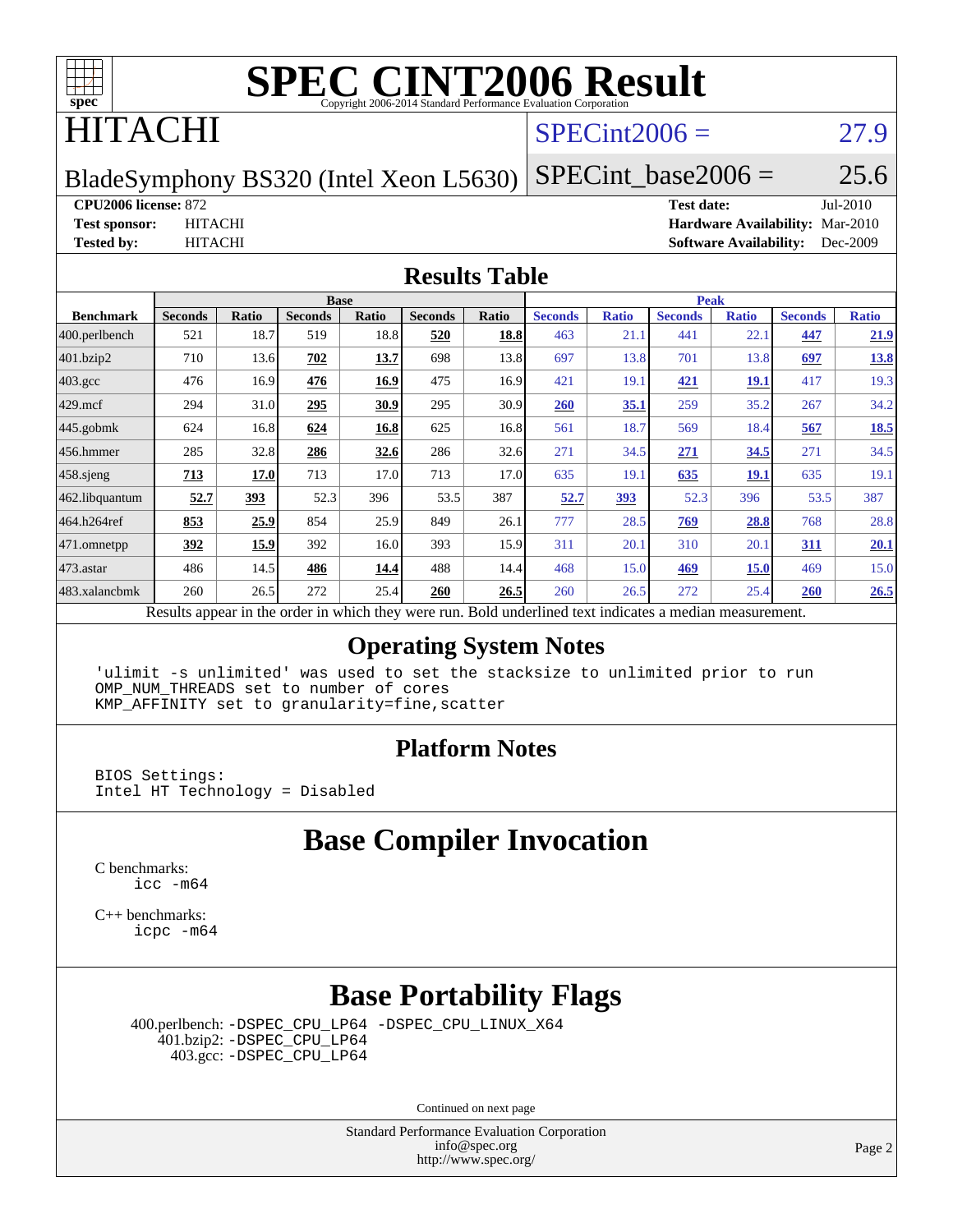

HITACHI

 $SPECint2006 = 27.9$  $SPECint2006 = 27.9$ 

BladeSymphony BS320 (Intel Xeon L5630) SPECint base2006 =  $25.6$ 

**[CPU2006 license:](http://www.spec.org/auto/cpu2006/Docs/result-fields.html#CPU2006license)** 872 **[Test date:](http://www.spec.org/auto/cpu2006/Docs/result-fields.html#Testdate)** Jul-2010 **[Test sponsor:](http://www.spec.org/auto/cpu2006/Docs/result-fields.html#Testsponsor)** HITACHI **[Hardware Availability:](http://www.spec.org/auto/cpu2006/Docs/result-fields.html#HardwareAvailability)** Mar-2010 **[Tested by:](http://www.spec.org/auto/cpu2006/Docs/result-fields.html#Testedby)** HITACHI **[Software Availability:](http://www.spec.org/auto/cpu2006/Docs/result-fields.html#SoftwareAvailability)** Dec-2009

### **[Base Portability Flags \(Continued\)](http://www.spec.org/auto/cpu2006/Docs/result-fields.html#BasePortabilityFlags)**

 429.mcf: [-DSPEC\\_CPU\\_LP64](http://www.spec.org/cpu2006/results/res2010q3/cpu2006-20100914-13314.flags.html#suite_basePORTABILITY429_mcf_DSPEC_CPU_LP64) 445.gobmk: [-DSPEC\\_CPU\\_LP64](http://www.spec.org/cpu2006/results/res2010q3/cpu2006-20100914-13314.flags.html#suite_basePORTABILITY445_gobmk_DSPEC_CPU_LP64) 456.hmmer: [-DSPEC\\_CPU\\_LP64](http://www.spec.org/cpu2006/results/res2010q3/cpu2006-20100914-13314.flags.html#suite_basePORTABILITY456_hmmer_DSPEC_CPU_LP64) 458.sjeng: [-DSPEC\\_CPU\\_LP64](http://www.spec.org/cpu2006/results/res2010q3/cpu2006-20100914-13314.flags.html#suite_basePORTABILITY458_sjeng_DSPEC_CPU_LP64) 462.libquantum: [-DSPEC\\_CPU\\_LP64](http://www.spec.org/cpu2006/results/res2010q3/cpu2006-20100914-13314.flags.html#suite_basePORTABILITY462_libquantum_DSPEC_CPU_LP64) [-DSPEC\\_CPU\\_LINUX](http://www.spec.org/cpu2006/results/res2010q3/cpu2006-20100914-13314.flags.html#b462.libquantum_baseCPORTABILITY_DSPEC_CPU_LINUX) 464.h264ref: [-DSPEC\\_CPU\\_LP64](http://www.spec.org/cpu2006/results/res2010q3/cpu2006-20100914-13314.flags.html#suite_basePORTABILITY464_h264ref_DSPEC_CPU_LP64) 471.omnetpp: [-DSPEC\\_CPU\\_LP64](http://www.spec.org/cpu2006/results/res2010q3/cpu2006-20100914-13314.flags.html#suite_basePORTABILITY471_omnetpp_DSPEC_CPU_LP64) 473.astar: [-DSPEC\\_CPU\\_LP64](http://www.spec.org/cpu2006/results/res2010q3/cpu2006-20100914-13314.flags.html#suite_basePORTABILITY473_astar_DSPEC_CPU_LP64) 483.xalancbmk: [-DSPEC\\_CPU\\_LP64](http://www.spec.org/cpu2006/results/res2010q3/cpu2006-20100914-13314.flags.html#suite_basePORTABILITY483_xalancbmk_DSPEC_CPU_LP64) [-DSPEC\\_CPU\\_LINUX](http://www.spec.org/cpu2006/results/res2010q3/cpu2006-20100914-13314.flags.html#b483.xalancbmk_baseCXXPORTABILITY_DSPEC_CPU_LINUX)

### **[Base Optimization Flags](http://www.spec.org/auto/cpu2006/Docs/result-fields.html#BaseOptimizationFlags)**

[C benchmarks](http://www.spec.org/auto/cpu2006/Docs/result-fields.html#Cbenchmarks):

[-xSSE4.2](http://www.spec.org/cpu2006/results/res2010q3/cpu2006-20100914-13314.flags.html#user_CCbase_f-xSSE42_f91528193cf0b216347adb8b939d4107) [-ipo](http://www.spec.org/cpu2006/results/res2010q3/cpu2006-20100914-13314.flags.html#user_CCbase_f-ipo) [-O3](http://www.spec.org/cpu2006/results/res2010q3/cpu2006-20100914-13314.flags.html#user_CCbase_f-O3) [-no-prec-div](http://www.spec.org/cpu2006/results/res2010q3/cpu2006-20100914-13314.flags.html#user_CCbase_f-no-prec-div) [-static](http://www.spec.org/cpu2006/results/res2010q3/cpu2006-20100914-13314.flags.html#user_CCbase_f-static) [-parallel](http://www.spec.org/cpu2006/results/res2010q3/cpu2006-20100914-13314.flags.html#user_CCbase_f-parallel) [-opt-prefetch](http://www.spec.org/cpu2006/results/res2010q3/cpu2006-20100914-13314.flags.html#user_CCbase_f-opt-prefetch)

[C++ benchmarks:](http://www.spec.org/auto/cpu2006/Docs/result-fields.html#CXXbenchmarks)

[-xSSE4.2](http://www.spec.org/cpu2006/results/res2010q3/cpu2006-20100914-13314.flags.html#user_CXXbase_f-xSSE42_f91528193cf0b216347adb8b939d4107) [-ipo](http://www.spec.org/cpu2006/results/res2010q3/cpu2006-20100914-13314.flags.html#user_CXXbase_f-ipo) [-O3](http://www.spec.org/cpu2006/results/res2010q3/cpu2006-20100914-13314.flags.html#user_CXXbase_f-O3) [-no-prec-div](http://www.spec.org/cpu2006/results/res2010q3/cpu2006-20100914-13314.flags.html#user_CXXbase_f-no-prec-div) [-opt-prefetch](http://www.spec.org/cpu2006/results/res2010q3/cpu2006-20100914-13314.flags.html#user_CXXbase_f-opt-prefetch) [-Wl,-z,muldefs](http://www.spec.org/cpu2006/results/res2010q3/cpu2006-20100914-13314.flags.html#user_CXXbase_link_force_multiple1_74079c344b956b9658436fd1b6dd3a8a) [-L/home/bsc/smartheap/lib -lsmartheap64](http://www.spec.org/cpu2006/results/res2010q3/cpu2006-20100914-13314.flags.html#user_CXXbase_SmartHeap64_555180d2893e2417989e4f28f72c507f)

#### **[Base Other Flags](http://www.spec.org/auto/cpu2006/Docs/result-fields.html#BaseOtherFlags)**

[C benchmarks](http://www.spec.org/auto/cpu2006/Docs/result-fields.html#Cbenchmarks):

403.gcc: [-Dalloca=\\_alloca](http://www.spec.org/cpu2006/results/res2010q3/cpu2006-20100914-13314.flags.html#b403.gcc_baseEXTRA_CFLAGS_Dalloca_be3056838c12de2578596ca5467af7f3)

#### **[Peak Compiler Invocation](http://www.spec.org/auto/cpu2006/Docs/result-fields.html#PeakCompilerInvocation)**

[C benchmarks \(except as noted below\)](http://www.spec.org/auto/cpu2006/Docs/result-fields.html#Cbenchmarksexceptasnotedbelow): [icc -m64](http://www.spec.org/cpu2006/results/res2010q3/cpu2006-20100914-13314.flags.html#user_CCpeak_intel_icc_64bit_bda6cc9af1fdbb0edc3795bac97ada53)

400.perlbench: [icc -m32](http://www.spec.org/cpu2006/results/res2010q3/cpu2006-20100914-13314.flags.html#user_peakCCLD400_perlbench_intel_icc_32bit_a6a621f8d50482236b970c6ac5f55f93)

429.mcf: [icc -m32](http://www.spec.org/cpu2006/results/res2010q3/cpu2006-20100914-13314.flags.html#user_peakCCLD429_mcf_intel_icc_32bit_a6a621f8d50482236b970c6ac5f55f93)

445.gobmk: [icc -m32](http://www.spec.org/cpu2006/results/res2010q3/cpu2006-20100914-13314.flags.html#user_peakCCLD445_gobmk_intel_icc_32bit_a6a621f8d50482236b970c6ac5f55f93)

464.h264ref: [icc -m32](http://www.spec.org/cpu2006/results/res2010q3/cpu2006-20100914-13314.flags.html#user_peakCCLD464_h264ref_intel_icc_32bit_a6a621f8d50482236b970c6ac5f55f93)

[C++ benchmarks \(except as noted below\):](http://www.spec.org/auto/cpu2006/Docs/result-fields.html#CXXbenchmarksexceptasnotedbelow) [icpc -m64](http://www.spec.org/cpu2006/results/res2010q3/cpu2006-20100914-13314.flags.html#user_CXXpeak_intel_icpc_64bit_fc66a5337ce925472a5c54ad6a0de310)

471.omnetpp: [icpc -m32](http://www.spec.org/cpu2006/results/res2010q3/cpu2006-20100914-13314.flags.html#user_peakCXXLD471_omnetpp_intel_icpc_32bit_4e5a5ef1a53fd332b3c49e69c3330699)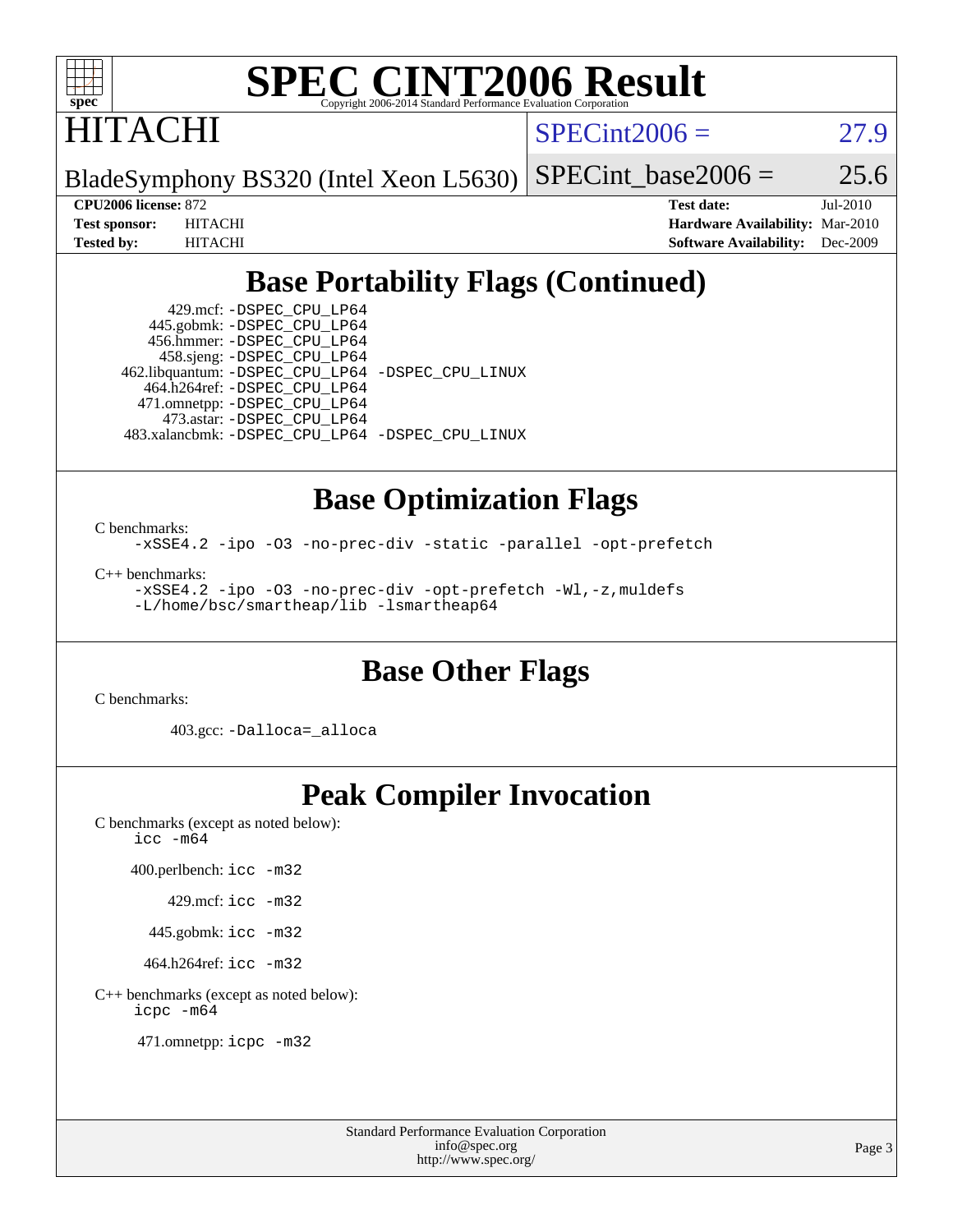

## **ITACHI**

 $SPECint2006 = 27.9$  $SPECint2006 = 27.9$ 

BladeSymphony BS320 (Intel Xeon L5630) SPECint base2006 =  $25.6$ 

**[CPU2006 license:](http://www.spec.org/auto/cpu2006/Docs/result-fields.html#CPU2006license)** 872 **[Test date:](http://www.spec.org/auto/cpu2006/Docs/result-fields.html#Testdate)** Jul-2010 **[Test sponsor:](http://www.spec.org/auto/cpu2006/Docs/result-fields.html#Testsponsor)** HITACHI **[Hardware Availability:](http://www.spec.org/auto/cpu2006/Docs/result-fields.html#HardwareAvailability)** Mar-2010 **[Tested by:](http://www.spec.org/auto/cpu2006/Docs/result-fields.html#Testedby)** HITACHI **[Software Availability:](http://www.spec.org/auto/cpu2006/Docs/result-fields.html#SoftwareAvailability)** Dec-2009

#### **[Peak Portability Flags](http://www.spec.org/auto/cpu2006/Docs/result-fields.html#PeakPortabilityFlags)**

 400.perlbench: [-DSPEC\\_CPU\\_LINUX\\_X64](http://www.spec.org/cpu2006/results/res2010q3/cpu2006-20100914-13314.flags.html#b400.perlbench_peakCPORTABILITY_DSPEC_CPU_LINUX_X64)  $401.bzip2: -DSPEC\_CPU\_LP64$  403.gcc: [-DSPEC\\_CPU\\_LP64](http://www.spec.org/cpu2006/results/res2010q3/cpu2006-20100914-13314.flags.html#suite_peakPORTABILITY403_gcc_DSPEC_CPU_LP64) 456.hmmer: [-DSPEC\\_CPU\\_LP64](http://www.spec.org/cpu2006/results/res2010q3/cpu2006-20100914-13314.flags.html#suite_peakPORTABILITY456_hmmer_DSPEC_CPU_LP64) 458.sjeng: [-DSPEC\\_CPU\\_LP64](http://www.spec.org/cpu2006/results/res2010q3/cpu2006-20100914-13314.flags.html#suite_peakPORTABILITY458_sjeng_DSPEC_CPU_LP64) 462.libquantum: [-DSPEC\\_CPU\\_LP64](http://www.spec.org/cpu2006/results/res2010q3/cpu2006-20100914-13314.flags.html#suite_peakPORTABILITY462_libquantum_DSPEC_CPU_LP64) [-DSPEC\\_CPU\\_LINUX](http://www.spec.org/cpu2006/results/res2010q3/cpu2006-20100914-13314.flags.html#b462.libquantum_peakCPORTABILITY_DSPEC_CPU_LINUX) 473.astar: [-DSPEC\\_CPU\\_LP64](http://www.spec.org/cpu2006/results/res2010q3/cpu2006-20100914-13314.flags.html#suite_peakPORTABILITY473_astar_DSPEC_CPU_LP64) 483.xalancbmk: [-DSPEC\\_CPU\\_LP64](http://www.spec.org/cpu2006/results/res2010q3/cpu2006-20100914-13314.flags.html#suite_peakPORTABILITY483_xalancbmk_DSPEC_CPU_LP64) [-DSPEC\\_CPU\\_LINUX](http://www.spec.org/cpu2006/results/res2010q3/cpu2006-20100914-13314.flags.html#b483.xalancbmk_peakCXXPORTABILITY_DSPEC_CPU_LINUX)

#### **[Peak Optimization Flags](http://www.spec.org/auto/cpu2006/Docs/result-fields.html#PeakOptimizationFlags)**

[C benchmarks](http://www.spec.org/auto/cpu2006/Docs/result-fields.html#Cbenchmarks):

 400.perlbench: [-xSSE4.2](http://www.spec.org/cpu2006/results/res2010q3/cpu2006-20100914-13314.flags.html#user_peakPASS2_CFLAGSPASS2_LDCFLAGS400_perlbench_f-xSSE42_f91528193cf0b216347adb8b939d4107)(pass 2) [-prof-gen](http://www.spec.org/cpu2006/results/res2010q3/cpu2006-20100914-13314.flags.html#user_peakPASS1_CFLAGSPASS1_LDCFLAGS400_perlbench_prof_gen_e43856698f6ca7b7e442dfd80e94a8fc)(pass 1) [-ipo](http://www.spec.org/cpu2006/results/res2010q3/cpu2006-20100914-13314.flags.html#user_peakPASS2_CFLAGSPASS2_LDCFLAGS400_perlbench_f-ipo)(pass 2) [-O3](http://www.spec.org/cpu2006/results/res2010q3/cpu2006-20100914-13314.flags.html#user_peakPASS2_CFLAGSPASS2_LDCFLAGS400_perlbench_f-O3)(pass 2) [-no-prec-div](http://www.spec.org/cpu2006/results/res2010q3/cpu2006-20100914-13314.flags.html#user_peakPASS2_CFLAGSPASS2_LDCFLAGS400_perlbench_f-no-prec-div)(pass 2) [-static](http://www.spec.org/cpu2006/results/res2010q3/cpu2006-20100914-13314.flags.html#user_peakPASS2_CFLAGSPASS2_LDCFLAGS400_perlbench_f-static)(pass 2) [-prof-use](http://www.spec.org/cpu2006/results/res2010q3/cpu2006-20100914-13314.flags.html#user_peakPASS2_CFLAGSPASS2_LDCFLAGS400_perlbench_prof_use_bccf7792157ff70d64e32fe3e1250b55)(pass 2) [-ansi-alias](http://www.spec.org/cpu2006/results/res2010q3/cpu2006-20100914-13314.flags.html#user_peakCOPTIMIZE400_perlbench_f-ansi-alias) [-opt-prefetch](http://www.spec.org/cpu2006/results/res2010q3/cpu2006-20100914-13314.flags.html#user_peakCOPTIMIZE400_perlbench_f-opt-prefetch)

 401.bzip2: [-xSSE4.2](http://www.spec.org/cpu2006/results/res2010q3/cpu2006-20100914-13314.flags.html#user_peakPASS2_CFLAGSPASS2_LDCFLAGS401_bzip2_f-xSSE42_f91528193cf0b216347adb8b939d4107)(pass 2) [-prof-gen](http://www.spec.org/cpu2006/results/res2010q3/cpu2006-20100914-13314.flags.html#user_peakPASS1_CFLAGSPASS1_LDCFLAGS401_bzip2_prof_gen_e43856698f6ca7b7e442dfd80e94a8fc)(pass 1) [-ipo](http://www.spec.org/cpu2006/results/res2010q3/cpu2006-20100914-13314.flags.html#user_peakPASS2_CFLAGSPASS2_LDCFLAGS401_bzip2_f-ipo)(pass 2) [-O3](http://www.spec.org/cpu2006/results/res2010q3/cpu2006-20100914-13314.flags.html#user_peakPASS2_CFLAGSPASS2_LDCFLAGS401_bzip2_f-O3)(pass 2) [-no-prec-div](http://www.spec.org/cpu2006/results/res2010q3/cpu2006-20100914-13314.flags.html#user_peakCOPTIMIZEPASS2_CFLAGSPASS2_LDCFLAGS401_bzip2_f-no-prec-div) [-static](http://www.spec.org/cpu2006/results/res2010q3/cpu2006-20100914-13314.flags.html#user_peakPASS2_CFLAGSPASS2_LDCFLAGS401_bzip2_f-static)(pass 2) [-prof-use](http://www.spec.org/cpu2006/results/res2010q3/cpu2006-20100914-13314.flags.html#user_peakPASS2_CFLAGSPASS2_LDCFLAGS401_bzip2_prof_use_bccf7792157ff70d64e32fe3e1250b55)(pass 2) [-auto-ilp32](http://www.spec.org/cpu2006/results/res2010q3/cpu2006-20100914-13314.flags.html#user_peakCOPTIMIZE401_bzip2_f-auto-ilp32) [-opt-prefetch](http://www.spec.org/cpu2006/results/res2010q3/cpu2006-20100914-13314.flags.html#user_peakCOPTIMIZE401_bzip2_f-opt-prefetch) [-ansi-alias](http://www.spec.org/cpu2006/results/res2010q3/cpu2006-20100914-13314.flags.html#user_peakCOPTIMIZE401_bzip2_f-ansi-alias)

 403.gcc: [-xSSE4.2](http://www.spec.org/cpu2006/results/res2010q3/cpu2006-20100914-13314.flags.html#user_peakCOPTIMIZE403_gcc_f-xSSE42_f91528193cf0b216347adb8b939d4107) [-ipo](http://www.spec.org/cpu2006/results/res2010q3/cpu2006-20100914-13314.flags.html#user_peakCOPTIMIZE403_gcc_f-ipo) [-O3](http://www.spec.org/cpu2006/results/res2010q3/cpu2006-20100914-13314.flags.html#user_peakCOPTIMIZE403_gcc_f-O3) [-no-prec-div](http://www.spec.org/cpu2006/results/res2010q3/cpu2006-20100914-13314.flags.html#user_peakCOPTIMIZE403_gcc_f-no-prec-div) [-static](http://www.spec.org/cpu2006/results/res2010q3/cpu2006-20100914-13314.flags.html#user_peakCOPTIMIZE403_gcc_f-static) [-inline-calloc](http://www.spec.org/cpu2006/results/res2010q3/cpu2006-20100914-13314.flags.html#user_peakCOPTIMIZE403_gcc_f-inline-calloc) [-opt-malloc-options=3](http://www.spec.org/cpu2006/results/res2010q3/cpu2006-20100914-13314.flags.html#user_peakCOPTIMIZE403_gcc_f-opt-malloc-options_13ab9b803cf986b4ee62f0a5998c2238) [-auto-ilp32](http://www.spec.org/cpu2006/results/res2010q3/cpu2006-20100914-13314.flags.html#user_peakCOPTIMIZE403_gcc_f-auto-ilp32)

429.mcf: [-xSSE4.2](http://www.spec.org/cpu2006/results/res2010q3/cpu2006-20100914-13314.flags.html#user_peakCOPTIMIZE429_mcf_f-xSSE42_f91528193cf0b216347adb8b939d4107) [-ipo](http://www.spec.org/cpu2006/results/res2010q3/cpu2006-20100914-13314.flags.html#user_peakCOPTIMIZE429_mcf_f-ipo) [-O3](http://www.spec.org/cpu2006/results/res2010q3/cpu2006-20100914-13314.flags.html#user_peakCOPTIMIZE429_mcf_f-O3) [-no-prec-div](http://www.spec.org/cpu2006/results/res2010q3/cpu2006-20100914-13314.flags.html#user_peakCOPTIMIZE429_mcf_f-no-prec-div) [-static](http://www.spec.org/cpu2006/results/res2010q3/cpu2006-20100914-13314.flags.html#user_peakCOPTIMIZE429_mcf_f-static) [-opt-prefetch](http://www.spec.org/cpu2006/results/res2010q3/cpu2006-20100914-13314.flags.html#user_peakCOPTIMIZE429_mcf_f-opt-prefetch)

 445.gobmk: [-xSSE4.2](http://www.spec.org/cpu2006/results/res2010q3/cpu2006-20100914-13314.flags.html#user_peakPASS2_CFLAGSPASS2_LDCFLAGS445_gobmk_f-xSSE42_f91528193cf0b216347adb8b939d4107)(pass 2) [-prof-gen](http://www.spec.org/cpu2006/results/res2010q3/cpu2006-20100914-13314.flags.html#user_peakPASS1_CFLAGSPASS1_LDCFLAGS445_gobmk_prof_gen_e43856698f6ca7b7e442dfd80e94a8fc)(pass 1) [-prof-use](http://www.spec.org/cpu2006/results/res2010q3/cpu2006-20100914-13314.flags.html#user_peakPASS2_CFLAGSPASS2_LDCFLAGS445_gobmk_prof_use_bccf7792157ff70d64e32fe3e1250b55)(pass 2) [-O2](http://www.spec.org/cpu2006/results/res2010q3/cpu2006-20100914-13314.flags.html#user_peakCOPTIMIZE445_gobmk_f-O2) [-ipo](http://www.spec.org/cpu2006/results/res2010q3/cpu2006-20100914-13314.flags.html#user_peakCOPTIMIZE445_gobmk_f-ipo) [-no-prec-div](http://www.spec.org/cpu2006/results/res2010q3/cpu2006-20100914-13314.flags.html#user_peakCOPTIMIZE445_gobmk_f-no-prec-div) [-ansi-alias](http://www.spec.org/cpu2006/results/res2010q3/cpu2006-20100914-13314.flags.html#user_peakCOPTIMIZE445_gobmk_f-ansi-alias)

 456.hmmer: [-xSSE4.2](http://www.spec.org/cpu2006/results/res2010q3/cpu2006-20100914-13314.flags.html#user_peakCOPTIMIZE456_hmmer_f-xSSE42_f91528193cf0b216347adb8b939d4107) [-ipo](http://www.spec.org/cpu2006/results/res2010q3/cpu2006-20100914-13314.flags.html#user_peakCOPTIMIZE456_hmmer_f-ipo) [-O3](http://www.spec.org/cpu2006/results/res2010q3/cpu2006-20100914-13314.flags.html#user_peakCOPTIMIZE456_hmmer_f-O3) [-no-prec-div](http://www.spec.org/cpu2006/results/res2010q3/cpu2006-20100914-13314.flags.html#user_peakCOPTIMIZE456_hmmer_f-no-prec-div) [-static](http://www.spec.org/cpu2006/results/res2010q3/cpu2006-20100914-13314.flags.html#user_peakCOPTIMIZE456_hmmer_f-static) [-unroll2](http://www.spec.org/cpu2006/results/res2010q3/cpu2006-20100914-13314.flags.html#user_peakCOPTIMIZE456_hmmer_f-unroll_784dae83bebfb236979b41d2422d7ec2) [-ansi-alias](http://www.spec.org/cpu2006/results/res2010q3/cpu2006-20100914-13314.flags.html#user_peakCOPTIMIZE456_hmmer_f-ansi-alias) [-auto-ilp32](http://www.spec.org/cpu2006/results/res2010q3/cpu2006-20100914-13314.flags.html#user_peakCOPTIMIZE456_hmmer_f-auto-ilp32)

 458.sjeng: [-xSSE4.2](http://www.spec.org/cpu2006/results/res2010q3/cpu2006-20100914-13314.flags.html#user_peakPASS2_CFLAGSPASS2_LDCFLAGS458_sjeng_f-xSSE42_f91528193cf0b216347adb8b939d4107)(pass 2) [-prof-gen](http://www.spec.org/cpu2006/results/res2010q3/cpu2006-20100914-13314.flags.html#user_peakPASS1_CFLAGSPASS1_LDCFLAGS458_sjeng_prof_gen_e43856698f6ca7b7e442dfd80e94a8fc)(pass 1) [-ipo](http://www.spec.org/cpu2006/results/res2010q3/cpu2006-20100914-13314.flags.html#user_peakPASS2_CFLAGSPASS2_LDCFLAGS458_sjeng_f-ipo)(pass 2) [-O3](http://www.spec.org/cpu2006/results/res2010q3/cpu2006-20100914-13314.flags.html#user_peakPASS2_CFLAGSPASS2_LDCFLAGS458_sjeng_f-O3)(pass 2) [-no-prec-div](http://www.spec.org/cpu2006/results/res2010q3/cpu2006-20100914-13314.flags.html#user_peakPASS2_CFLAGSPASS2_LDCFLAGS458_sjeng_f-no-prec-div)(pass 2) [-static](http://www.spec.org/cpu2006/results/res2010q3/cpu2006-20100914-13314.flags.html#user_peakPASS2_CFLAGSPASS2_LDCFLAGS458_sjeng_f-static)(pass 2) [-prof-use](http://www.spec.org/cpu2006/results/res2010q3/cpu2006-20100914-13314.flags.html#user_peakPASS2_CFLAGSPASS2_LDCFLAGS458_sjeng_prof_use_bccf7792157ff70d64e32fe3e1250b55)(pass 2) [-unroll4](http://www.spec.org/cpu2006/results/res2010q3/cpu2006-20100914-13314.flags.html#user_peakCOPTIMIZE458_sjeng_f-unroll_4e5e4ed65b7fd20bdcd365bec371b81f)

462.libquantum: basepeak = yes

 464.h264ref: [-xSSE4.2](http://www.spec.org/cpu2006/results/res2010q3/cpu2006-20100914-13314.flags.html#user_peakPASS2_CFLAGSPASS2_LDCFLAGS464_h264ref_f-xSSE42_f91528193cf0b216347adb8b939d4107)(pass 2) [-prof-gen](http://www.spec.org/cpu2006/results/res2010q3/cpu2006-20100914-13314.flags.html#user_peakPASS1_CFLAGSPASS1_LDCFLAGS464_h264ref_prof_gen_e43856698f6ca7b7e442dfd80e94a8fc)(pass 1) [-ipo](http://www.spec.org/cpu2006/results/res2010q3/cpu2006-20100914-13314.flags.html#user_peakPASS2_CFLAGSPASS2_LDCFLAGS464_h264ref_f-ipo)(pass 2) [-O3](http://www.spec.org/cpu2006/results/res2010q3/cpu2006-20100914-13314.flags.html#user_peakPASS2_CFLAGSPASS2_LDCFLAGS464_h264ref_f-O3)(pass 2) [-no-prec-div](http://www.spec.org/cpu2006/results/res2010q3/cpu2006-20100914-13314.flags.html#user_peakPASS2_CFLAGSPASS2_LDCFLAGS464_h264ref_f-no-prec-div)(pass 2) [-static](http://www.spec.org/cpu2006/results/res2010q3/cpu2006-20100914-13314.flags.html#user_peakPASS2_CFLAGSPASS2_LDCFLAGS464_h264ref_f-static)(pass 2) [-prof-use](http://www.spec.org/cpu2006/results/res2010q3/cpu2006-20100914-13314.flags.html#user_peakPASS2_CFLAGSPASS2_LDCFLAGS464_h264ref_prof_use_bccf7792157ff70d64e32fe3e1250b55)(pass 2) [-unroll2](http://www.spec.org/cpu2006/results/res2010q3/cpu2006-20100914-13314.flags.html#user_peakCOPTIMIZE464_h264ref_f-unroll_784dae83bebfb236979b41d2422d7ec2) [-ansi-alias](http://www.spec.org/cpu2006/results/res2010q3/cpu2006-20100914-13314.flags.html#user_peakCOPTIMIZE464_h264ref_f-ansi-alias)

[C++ benchmarks:](http://www.spec.org/auto/cpu2006/Docs/result-fields.html#CXXbenchmarks)

 471.omnetpp: [-xSSE4.2](http://www.spec.org/cpu2006/results/res2010q3/cpu2006-20100914-13314.flags.html#user_peakPASS2_CXXFLAGSPASS2_LDCXXFLAGS471_omnetpp_f-xSSE42_f91528193cf0b216347adb8b939d4107)(pass 2) [-prof-gen](http://www.spec.org/cpu2006/results/res2010q3/cpu2006-20100914-13314.flags.html#user_peakPASS1_CXXFLAGSPASS1_LDCXXFLAGS471_omnetpp_prof_gen_e43856698f6ca7b7e442dfd80e94a8fc)(pass 1) [-ipo](http://www.spec.org/cpu2006/results/res2010q3/cpu2006-20100914-13314.flags.html#user_peakPASS2_CXXFLAGSPASS2_LDCXXFLAGS471_omnetpp_f-ipo)(pass 2) [-O3](http://www.spec.org/cpu2006/results/res2010q3/cpu2006-20100914-13314.flags.html#user_peakPASS2_CXXFLAGSPASS2_LDCXXFLAGS471_omnetpp_f-O3)(pass 2) [-no-prec-div](http://www.spec.org/cpu2006/results/res2010q3/cpu2006-20100914-13314.flags.html#user_peakPASS2_CXXFLAGSPASS2_LDCXXFLAGS471_omnetpp_f-no-prec-div)(pass 2) [-prof-use](http://www.spec.org/cpu2006/results/res2010q3/cpu2006-20100914-13314.flags.html#user_peakPASS2_CXXFLAGSPASS2_LDCXXFLAGS471_omnetpp_prof_use_bccf7792157ff70d64e32fe3e1250b55)(pass 2) [-ansi-alias](http://www.spec.org/cpu2006/results/res2010q3/cpu2006-20100914-13314.flags.html#user_peakCXXOPTIMIZE471_omnetpp_f-ansi-alias) [-opt-ra-region-strategy=block](http://www.spec.org/cpu2006/results/res2010q3/cpu2006-20100914-13314.flags.html#user_peakCXXOPTIMIZE471_omnetpp_f-opt-ra-region-strategy-block_a0a37c372d03933b2a18d4af463c1f69) [-Wl,-z,muldefs](http://www.spec.org/cpu2006/results/res2010q3/cpu2006-20100914-13314.flags.html#user_peakEXTRA_LDFLAGS471_omnetpp_link_force_multiple1_74079c344b956b9658436fd1b6dd3a8a) [-L/home/bsc/smartheap/lib -lsmartheap](http://www.spec.org/cpu2006/results/res2010q3/cpu2006-20100914-13314.flags.html#user_peakEXTRA_LIBS471_omnetpp_SmartHeap_9f0954739f7704b2e81d8beae675b87f)

Continued on next page

Standard Performance Evaluation Corporation [info@spec.org](mailto:info@spec.org) <http://www.spec.org/>